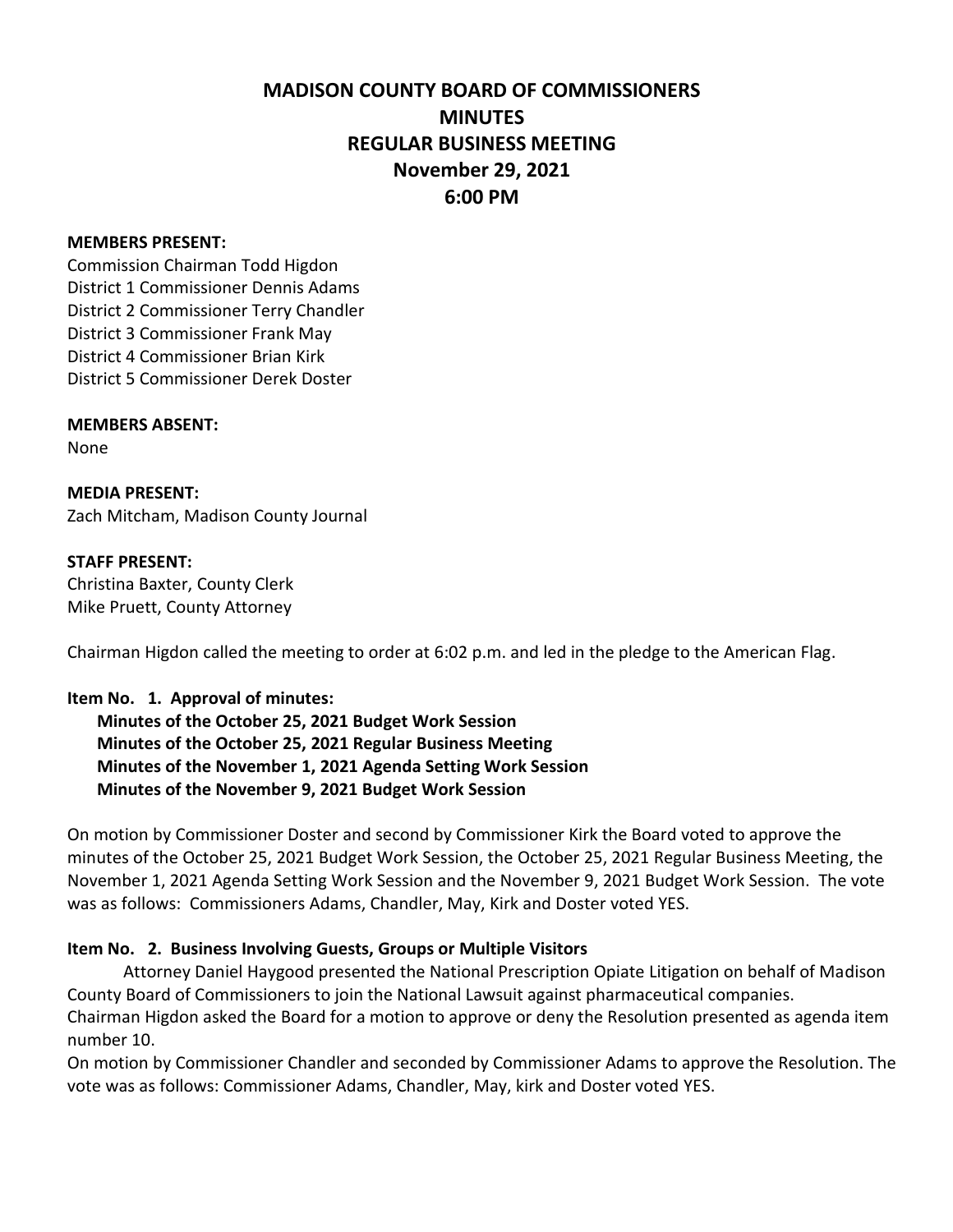Chairman Higdon presented to the Board on behalf of Sheriff Moore, a one-time vacation payout for five deputies who were unable to take leave from being short staffed due to Covid. Chairman Higdon asked for a motion to approve or deny the one-time vacation employee payout.

On motion by Commissioner Chandler and second by Commissioner Kirk to approve the one-time payout to the five deputies as presented. The vote was as follows: Commissioner Adams, Chandler, May, Kirk and Doster voted YES.

Jennifer Ivey, Madison County Library Branch Manager presented the 3<sup>rd</sup> Quarter Report. Ms. Ivey encourages the public to attend events held at the Library throughout the Holiday season.

Ms. Ivey also submitted her letter of resignation to the Board. Ms. Ivey's last day will be December 31, 2021. Chairman Higdon and the Board of Commissioners expressed their gratitude and well wishes for Ms. Ivey and her future.

Mr. Harry Rice spoke on behalf of Ms. Ivey's 16 years of dedication to the Madison County Library. Mr. Rice also encouraged the Board to consider increasing wages for Library employees and the future Library Manager.

The Board of Commissioners asked Ms. Valerie Bell, Executive Director for Regional Services to present a detailed budget breakout of funding for the Madison County Library.

Thomas Smallwood, Information Technology Specialist presented a \$27,765 quote for purchase and installation of 54 security cameras for the Recreation Department facilities and fields, Road Department and Food Bank.

### **Item No. 3. Chairman's Report**

Chairman Higdon gave an update from the Department of Health. All three Covid vaccines are available including the booster, 4,239 confirmed Covid cases and 69 confirmed Covid deaths. Madison County's positivity rate is 2.8% through November  $17<sup>th</sup>$  and 28,156 Covid vaccines administered. The largest population group currently vaccinated is the 75-84 age group. Flu shots are available at the Health department.

Other County Updates: Request for Proposals for the Madison County Comprehensive Plan are due December 9, 2021 by 3 p.m. at the County Clerk's Office. Madison County Sheriff's Department is accepting donation for Christmas with a Cop until December  $10^{th}$ . The Recreation Department is accepting letters to Santa until December  $10^{th}$ . The Board of Commissioners Office were awarded a \$6,000 ACCG Employee Safety Grant to be used towards Courthouse Security.

# **Item No. 4. Statements and Remarks from Citizens on agenda items**

Chairman Higdon asked if there were any statements or remarks on agenda items. No one came forward.

# **OLD BUSINESS:**

# **Item No. 5. Consider 2022 LMIG road projects**

On motion by Commissioner Doster and second by Commissioner Chandler to approve the 2022 LMIG list presented and adding Neese Commerce Road and Lem Edwards Road. The vote was as follows: Commissioner Adams, Chandler, May Kirk and Doster voted YES.

# **Item No. 6. Consider Request for Proposals for Personal Business Property Audit**

Chairman Higdon asked for a motion to approve or deny. No motion was made. Chairman Higdon tabled Item No. 6. Until January 3<sup>rd</sup> 2022.